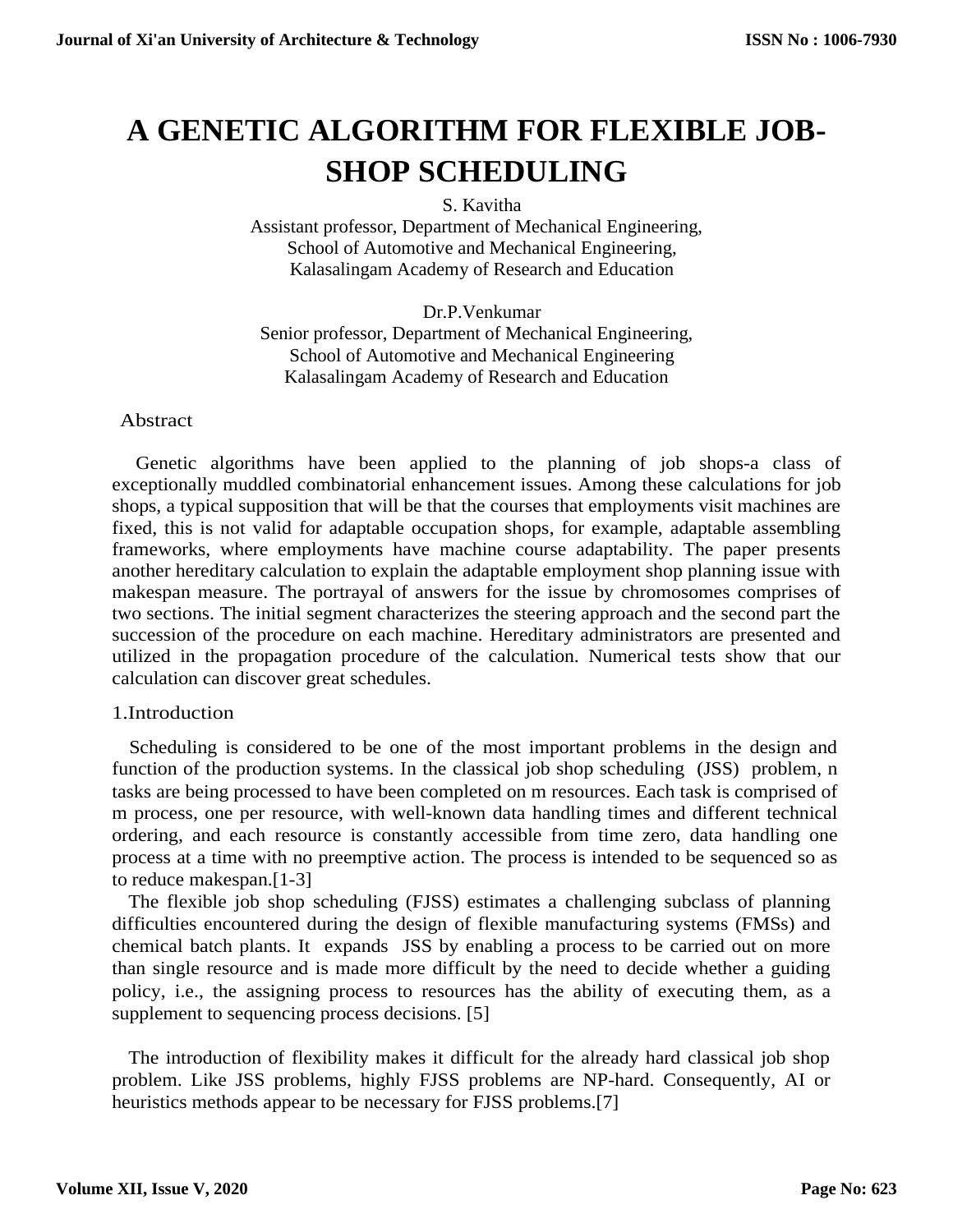In literature, several different approaches have been suggested for the FJSS problem. It consists of heuristic methods like local search methods, dispatching rules beam search and Tabu search, and Lagrangian relaxation methodology. Though, considerable work needs to be performed to satisfy the requirements of application.[8]

In recent times, genetic algorithms (GAs) have been successfully used in order to find a solution to classical JSS problems, as demonstrated by the increasing numbers of papers on the topic.

Pezzella et al.,[6] created a theory of GA for manufacturing scheduling in a single resource. Jia, H. Z., et al. [9] has been suggested a genetic algorithm for creating job shop schedules in a continuous industrial environment. Mastrolilli et al.,[10] suggested a robust GA approach to an agreement with a job-shop (n\*m) kind problem with highest priority constraints. As for the F3S problem, to the finest of our knowledge, only one article tried to utilize a GA algorithms (an evolution program) to find a solution to it [4].

In this manuscript, we introduce a new genetic algorithm for a solution to the flexible job-shop scheduling problem. Our goal is to reduce the makespan of all tasks. We are introducing a new programming for every solution of the challenge. Various crossover and mutation operators are established and implemented, and a number of selection rules for selecting the individuals to replicate and replacement rules are examined. The algorithm has been applied in MATLAB.

## 2.Problem Formulation

In the flexible job shop scheduling, we have two issues. The earliest one is to allocate every operation to a resource, while the second one is to assign the process on each resource to reduce the makespan.

The flexible job shop scheduling problem could be characterized by:

- There are n tasks, indexed by i, and these tasks are impartial one of each one other.
- Each task i has an operational sequence, designated by *Ji* (priority order constraints). Ji also signifies the i-th job if no confusion.
- Each operational sequence is an ordered collection of processes  $O_{ij}$  for  $j=1, \ldots,$  fi.
- There are m resources, indexed by h (the ñ-th resource is designated by *Mx).*
- For each process  $O_{ij}$ , there is a series of resources accomplished of executing it. The sequence is designated by  $M_{ij}$ ,  $M_{ij} \circ (1, ..., m)$  (routing limitations).
- The handling time of an operation  $O_{ij}$  on resource k is predefined and designated by  $t_{ijk}$ .
- Each process cannot be disrupted throughout its performance (non-preemptive action situation).
- Each resource may be performed at most single process at any given moment (resource limitations).
- The purpose is to locate a schedule with shortest makespan, where the makespan of a schedule is the time required for all jobs to be processed in the job shop according to the schedule.

For simplicity, we utilize a matrix to define both  $t_{ijk}$  and  $M_{ij}$ .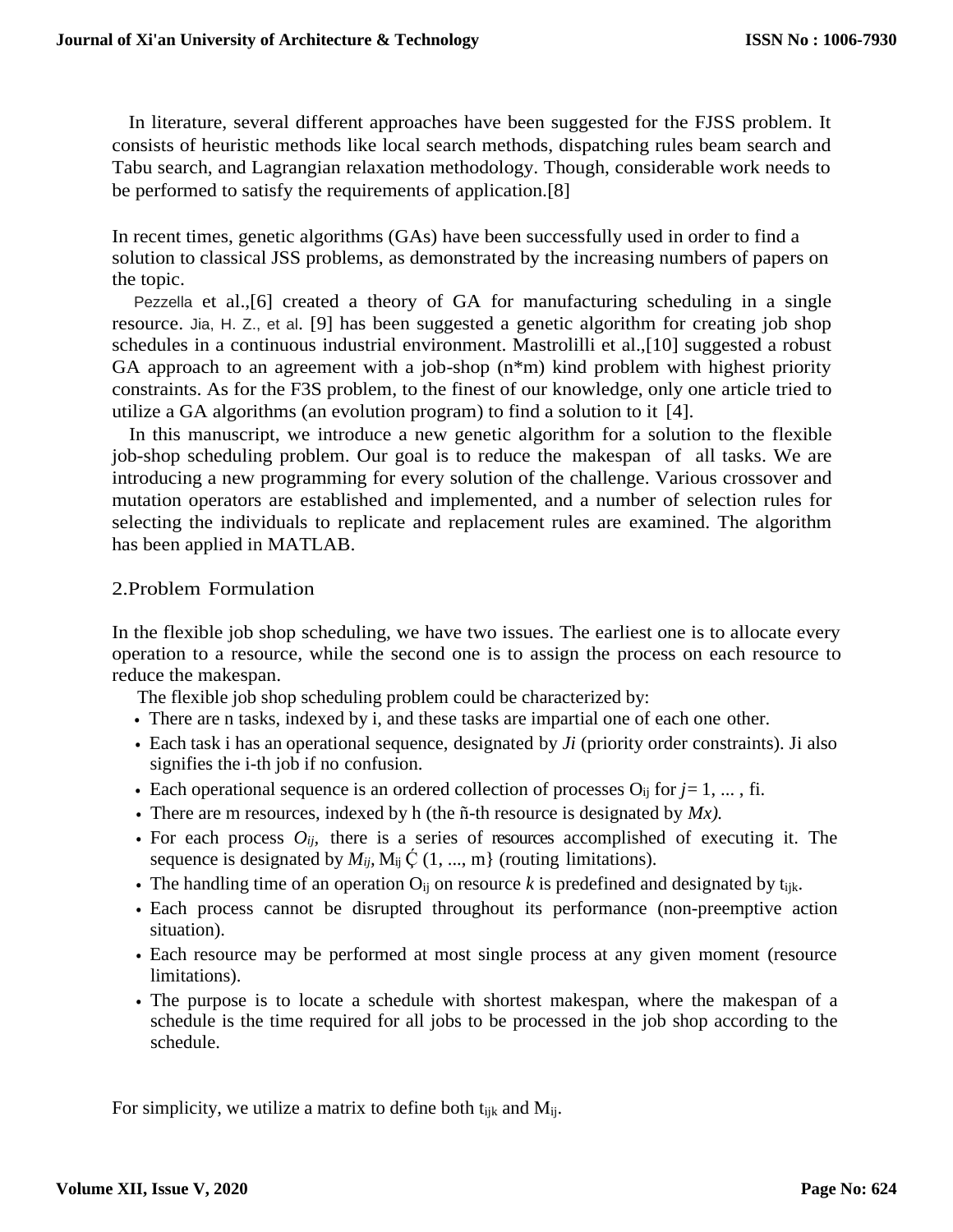## **3. An Illustrative Example**

In order to comprehend the algorithm to be established for further information easily, we provide an instance of FIS in the beginning. The instance will be utilized all over the paper.

This is a 2x3 FIS problem, where the series of tasks and the series of resources are  $J = (1, 2)$ and  $M=(1, 2, 3)$  respectively.

 $J_1 = \{O_{11}, O_{12}, O_{13}\}, J_2 = \{O_{21}, O_{22}, O_{23}\},$  and

the handling time matrix is as follows:

|                 | $M_1$          | M <sub>2</sub> | $M_3$          |
|-----------------|----------------|----------------|----------------|
| $O_{11}$        | $\overline{2}$ | 3              | $\overline{2}$ |
| O <sub>12</sub> |                | $\overline{2}$ | $\overline{2}$ |
| $O_{13}$        | 5              | $\overline{4}$ |                |
| $O_{21}$        | 6              |                | 3              |
| $O_{22}$        |                | 3              |                |
| O <sub>23</sub> | 8              | 6              | 4              |

#### **4.Genetic Algorithm for FJSS**

#### **4.1Representation of Entities**

Genetic algorithms process populaces of people. Every individual speaks to an answer for an issue. An individual can comprise of at least one chromosome and is spoken to by strings. The choice of a string position for the people is the first and significant advance to fruitful usage of a hereditary calculation. Hence, we attempt to discover an efficient coding of the people which regards all requirements of the adaptable employment shop issue.

In our coding every individual comprises of two chromosomes, chromosome An and chromosome B. The first characterizes the directing arrangement of the issue, and the subsequent one characterizes the grouping of the procedure on each machine. The qualities of the chromosomes respectively depict a solid designation of tasks to each machine and the arrangement of procedure on each machine.

The chromosomes An and B of the FJS issue are individually spoken to by the incomplete strings An and B as follows:

*Partial strinp A (A-string):*

| O <sub>11</sub> | $O_{12}$                                 | $\ldots$ $\mathbf{O}_{ij}$ $\ldots$ $\mathbf{Onl}_{n}$ |  |
|-----------------|------------------------------------------|--------------------------------------------------------|--|
|                 | $M_{O11}$ $M_{O12}$ $M_{Oij}$ $M_{OnIn}$ |                                                        |  |

where  $M_{\text{Oii}}$  is the machine to perform operation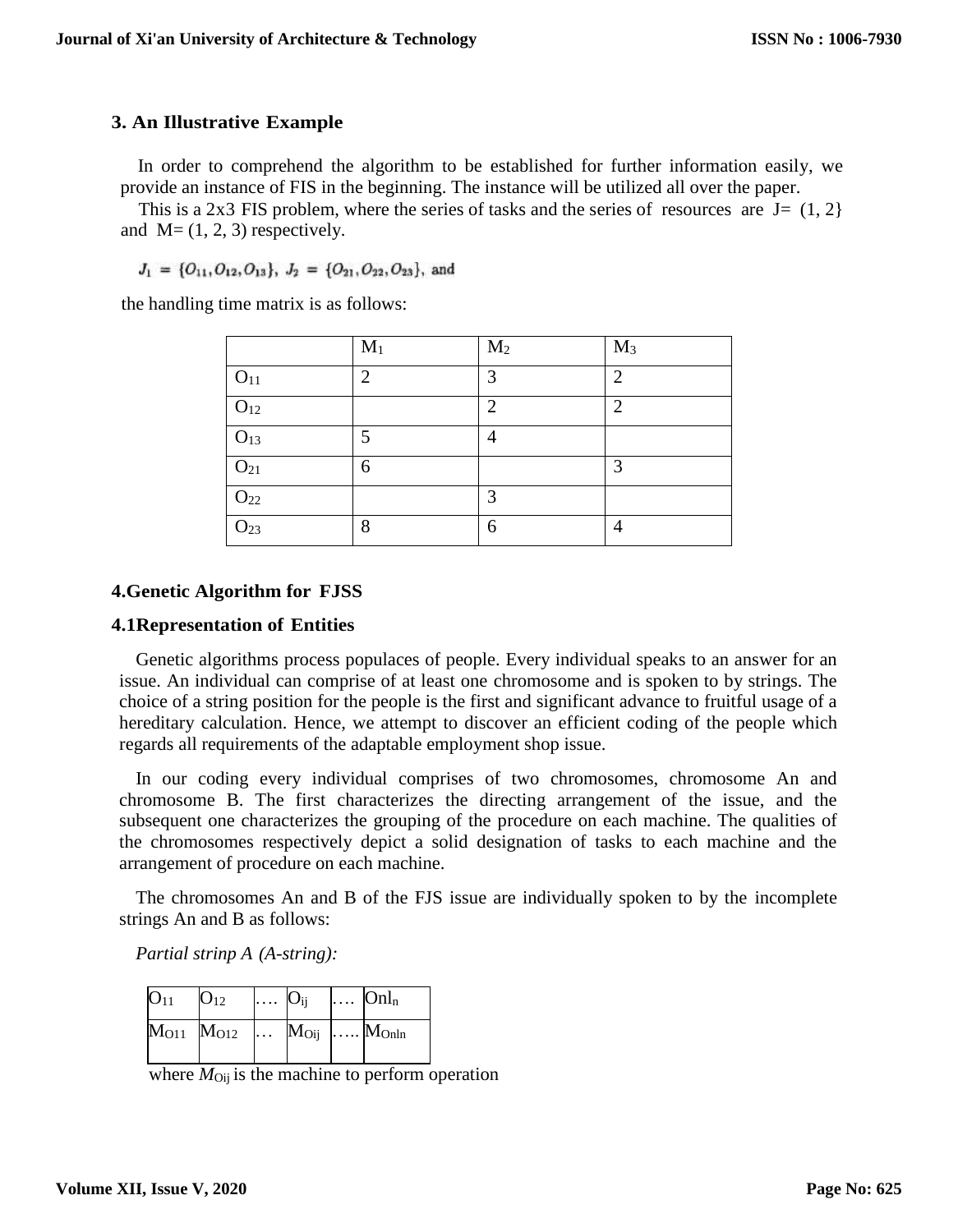*• Partial string B (B-string):*

| $\mathbf{M}$ | . / 1          | $\cdots$      | ш           |
|--------------|----------------|---------------|-------------|
| 111          | $\mathbf{M}$   |               | $1$ V $1$ m |
| $J_{\rm M1}$ | M <sub>2</sub> | $\cdot \cdot$ | 'Mm         |

where  $O_{Mk}$ , is an ordered sequence of processes on resource  $M_k$ .

The B-string should be in compliance with A-string within the meaning that the processes in OMK precisely comprise the processes that are designated to resource *M 5* by A-string.

For example, the following strings are the coding for one potential entities. These are marked as entity 1.

o A-string:

| $O_{11}$ | $\mathrm{O}_{12}$ | $O_{13}$ $O_{21}$ | $O_{22}$ | $O_{33}$ |
|----------|-------------------|-------------------|----------|----------|
|          |                   |                   |          |          |

B-string:  $M_1$ :  $O_{13}$ ,  $O_{23}$ M<sub>2</sub>: O<sub>11</sub>, O<sub>22</sub> M<sub>3</sub>: O<sub>12</sub>, O<sub>21</sub>

Note that for clarity, we are representing B-string by the setup with systems in rows.

#### 4.2Evaluation Function

The capacity of the assessment is to register the target work esteem, i.e., the makespan, for every arrangement spoke to by chromosomes, which is utilized to decide the endurance likelihood of this individual (arrangement) contrasted with the others.

The schedule characterized by chromosomes of segment 4.1 can be depicted by a coordinated diagram. The vertices of the chart comprise of all tasks of the FJS issue, an extra source vertex s and an extra sink vertex e. The coordinated edges portray the priority imperatives and the succession of the procedure on each machine. The length of an edge is the handling time of its comparing procedure on the machine given by A-string. The makespan of the timetable is the length of the longest ways from vertex s to vertex e in the chart. For example, for the chromosomes given in segment 4.1 (singular 1), we have a coordinated diagram depicting it as appeared in Fig. 1

For certain chromosomes, their comparing calendars may run into a stop. This circumstance relates to the case that there is a coordinated circuit in the chart referenced previously. For example, in the event that we change  $M_2:O_{11}$ ,  $O_{22}$  in B-string into  $M_2:O_{22}$ ,  $O_{11}$  to get another chromosome for the case of individual 1, the chromosome compares to a gridlock plan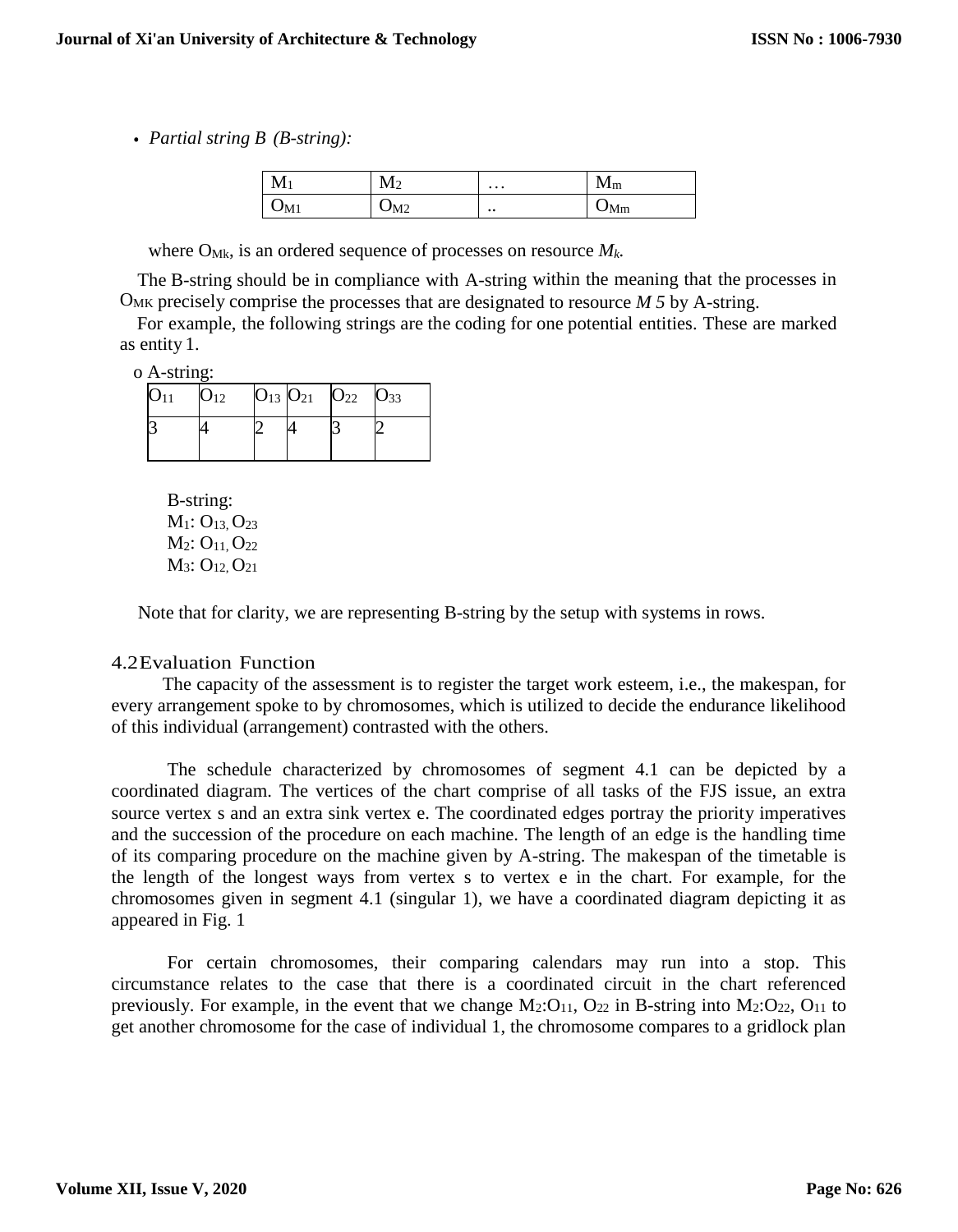Hence, for a given chromosome, its legitimacy ought to be checked first. A graphical calculation is utilized to distinguish if there is a coordinated circuit (comparing to a halt) in the diagram for the chromosome, before a longest way calculation is summoned to figure the makespan for the chromosome.

## 4.3Reproduction

Reproduction is a procedure under which a specific chromosome is reproduced as per their fitness values so as to ensure that a new generation can be manufactured from the present generation.

Generally, this procedure comprises of four steps:

- Selection
- Crossover<br>• Mutation
- Mutation
- Replacement

To detect a global optimal or a satisfactory solution, the convergence speed of a genetic algorithm is extremely important. The replica approach will be in a position to affect the convergence speed of the algorithm.

## 4.3.1 Selection

The errand of choice is to pick people for re-creation. The picked people are moved into a mating pool. They can imitate once or more occasions. Right now, we take the accompanying determination systems:

All chosen entity

All people are picked for propagation.

Select all yet ensure the best people All people aside from a few of the best people are picked for generation. The best people did not choose are moved to the people to come. Along these lines, the best people are ensured.

Select the most exceedingly awful people

This procedure plans to improve the most noticeably terrible people and to ensure great (not just the best) people. It chooses the people whose makespan is longer than a given limit. The edge is determined by the wellness estimations everything being equal.

o Select the best people

This procedure is like the past one however chooses the people whose makespan is shorter than a given edge.

Roulette wheel choice

This procedure yields the multiplication competitors by a one-sided roulette wheel [2].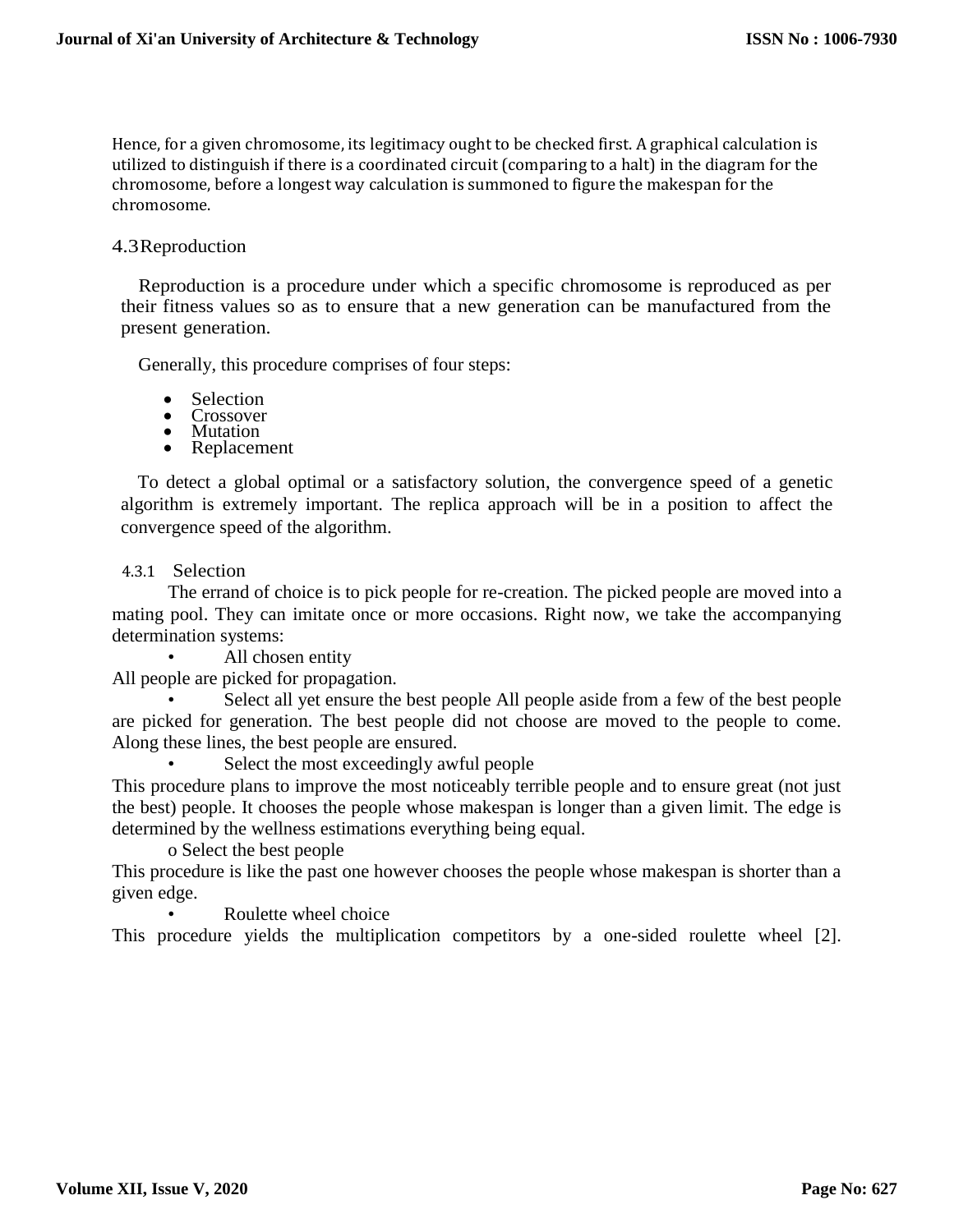## 4.3.2 Crossover

The job of the hybrid is to produce a superior arrangement by trading data contained in the present great ones. It continues in two stages. To begin with, individuals from the recently recreated chromosomes in the mating pool are mated indiscriminately. Second, a hybrid activity is applied to each combine of the chromosomes to acquire two new chromosomes. There are numerous ways for hybrid. We propose a few crossover operators for both A-string and B-string.

A. Crossover operators for A-strings: The crossover operators perform on two A-strings and result in two new A-strings every one of which compares to another assignment of activities to machines. We propose three distinctive hybrid administrators for A-strings.

The principal hybrid administrator is like the uniform hybrid [2]. At least one situations along the A-strings is chosen arbitrarily. Two new strings are then made by swapping (trading) all characters in the position(s) between the two parent strings. For ex-abundant, in the wake of trading the characters in the stamped positions between two A-strings Jf and 42. we acquire two new A-strings  $A_1$ ' and  $A_2$ '.

|  |  |                       | $A_1 = 3$ 4 2 4 3 2  |          |
|--|--|-----------------------|----------------------|----------|
|  |  |                       | $A_2 = 4 3 3 2$      | $3 \t 2$ |
|  |  | $\uparrow$ $\uparrow$ |                      |          |
|  |  |                       | $A_1' = 3 3 3 4 3 3$ |          |
|  |  |                       | $A_2$ = 4 4 2 2 3 2  |          |

The second crossover-operator is the single-point-hybrid. A whole number position k along the strings is chosen consistently at arbitrary among 1 and the string length less one [1, 1 1]. Two new strings are then made by swapping all characters between positions  $k + 1$  and 1 comprehensively.

The above hybrid administrator just includes one whole number situation along the Astrings. We can likewise introduction duce two-point-hybrid for A-strings. That is, two whole number positions  $k_1$  and  $k_2$  along the A-strings. That is, two number positions kl and IC2 along the strings are chosen consistently at arbitrary among 2 and the string length less one  $[2,1 - 1]$ . Two new strings are then made by swapping all characters between positions kl and IC2 comprehensively. Note that as indicated by the configuration of the A-strings, the above hybrid activities yield A-strings complying with the steering requirements characterized by Mij's, i.e., the two new strings are legitimate A-strings.

B. Crossover operators for B-strings: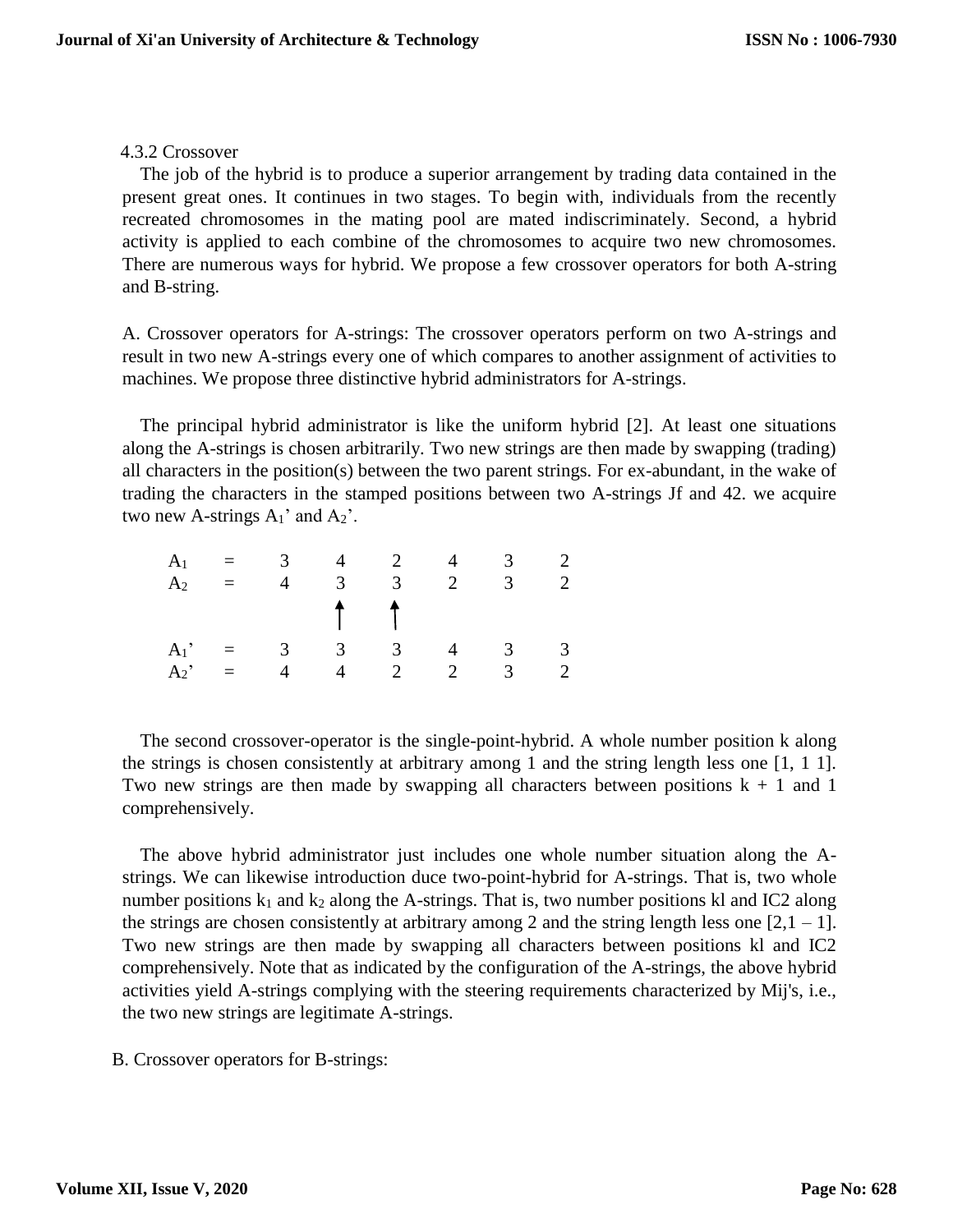B-strings portray the arrangement that each machine forms activities. The past hereditary administrators for A-strings are not appropriate to B-strings because the administrators necessitate that the two strings to be traversed have a similar length and a similar potential estimation of every component similarly situated. These conditions are not valid for B-strings. Regardless of whether two B-strings have a similar length, swapping all characters between two places of them cannot ensure that the resultant new strings are legitimate as in every activity shows up precisely one time in the strings. For example, we consider two B-strings of the illustrative example as follows:

B1: M1: O11, O<sup>31</sup> M<sub>2</sub>: O<sub>12</sub>, O<sub>22</sub>, O<sub>13</sub>, O<sub>33</sub>, O<sub>14</sub>  $M_3$ : O<sub>21</sub>, O<sub>23</sub>, O<sub>32</sub>

B2: M1: O31, O<sup>11</sup> M<sub>2</sub>: O<sub>12</sub>, O<sub>13</sub>, O<sub>22</sub>, O<sub>14</sub>, O<sub>33</sub> M<sub>3</sub>: O<sub>21</sub>, O<sub>32</sub>, O<sub>23</sub>

## 4.3.3 Mutation

Another significant hereditary administrator is change; it brings some additional changeability into the populace. The capacity of change is to keep up decent variety of the populace. In spite of the fact that transformation is auxiliary contrasted with hybrid, however it is vital for additional improving the exhibition of a hereditary calculation. Change for the most part chips away at a solitary chromosome and makes another chromosome through modification of the estimation of a string position or trade of the estimations of two string positions. Transformation is applied with little likelihood. We present two change administrators, one for incomplete string A, the other for fractional string B.

The transformation administrator for halfway string A reassigns an activity to an elective machine. It acts in the accompanying manner: an activity with elective machines is chosen arbitrarily from the start, and is then allocated to a machine not the same as the ongoing one at irregular. For singular 1 of our illustrative model, on the off chance that we pick activity OZ3 for change and the machine 2 is chosen as the elective machine, at that point we acquire the accompanying new A-string:

|  |  | $O_{11}$ $O_{12}$ $O_{13}$ $O_{21}$ $O_{22}$ $O_{23}$ |  |
|--|--|-------------------------------------------------------|--|
|  |  | 3 4 2 4 3 3                                           |  |

Note that we need to change its comparing B-string as needs be.

The transformation administrator for fractional string B basically trades the places of two activities in some sub-string  $O_{MK}$ . The machine  $M_k$  and the two tasks are chosen aimlessly.

## 4.3.4 Replacement

After the creation of new people, it is important to choose which people get by in the new age.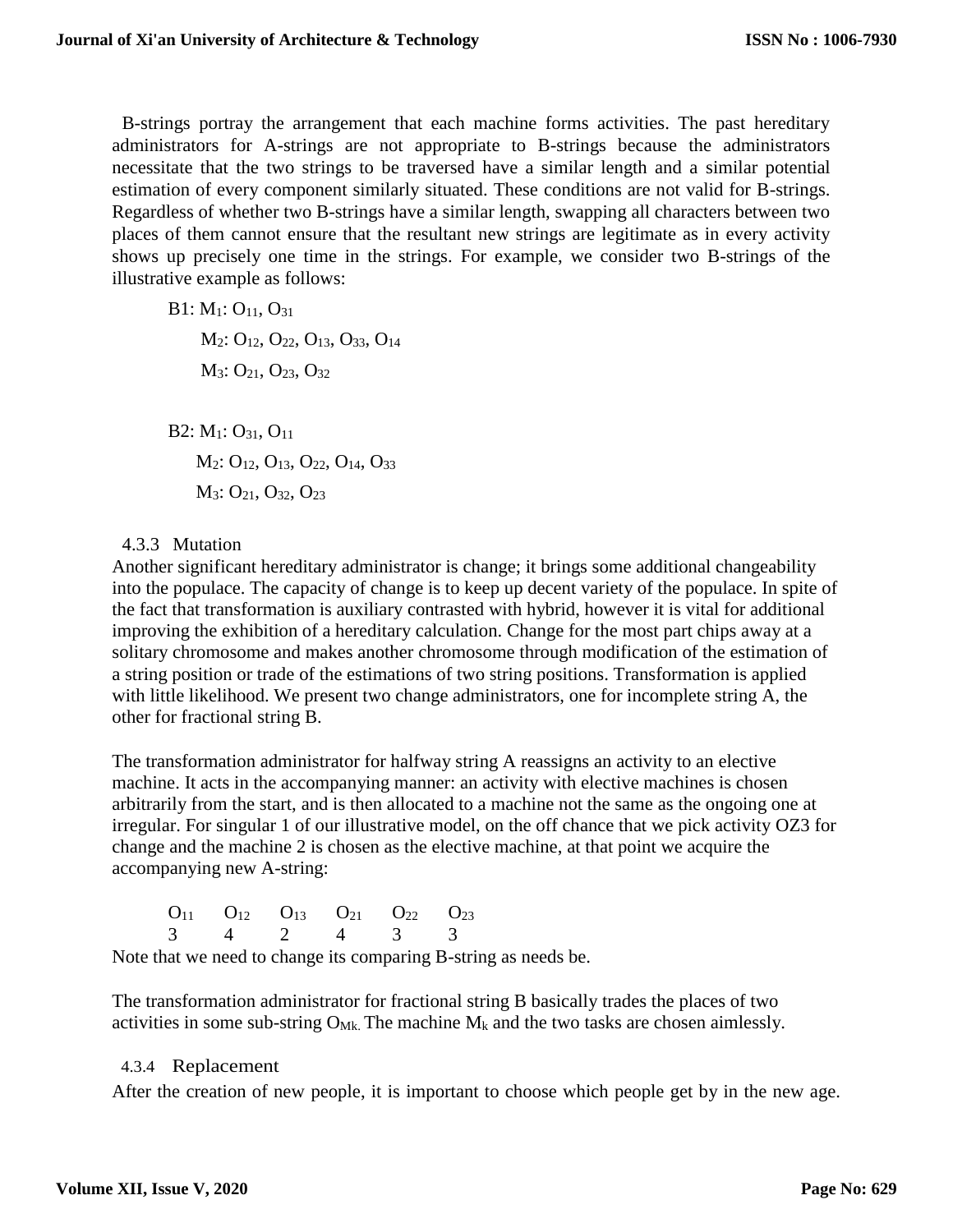We execute the accompanying strategies to respond to the inquiry:

- Replace all guardians by their youngsters
- Replace the guardians just if their youngsters are better
- Threshold tolerating

The first and the subsequent ones are anything but difficult to be under-stood. For the edge tolerating, the essential thought is to allow a disintegration somewhat (given by an edge) in another person. With this strategy it is conceivable to keep the populace from running into a neighborhood ideal or rather to diminish the hazard for it.

5. Numerical Experiments

The proposed algorithm has been actualized in MATLAB. By utilizing the MATLAB Compiler Toolbox, we have deciphered the MATLAB-documents in C-records and have tried the calculation on a SPARC-workstation. We utilize three guides to crudely test and assess the calculation. The principal model is taken from [4]. It is an absolute adaptable activity shop issue. The other two are created haphazardly without anyone else. The parameters and the consequences of the calculation are appeared in table 1 and the realistic shows the reduction of the assert age makespan and the best makespan as the emphasis of the calculation advances for the model 2 is portrayed in Fig. 1. For all models, we apply all chosen procedure for determination, uniform hybrid for A-string, the transformation for A-string, the change for Bstring, and the substitution technique of supplanting the guardians just if their kids are better. We don't have any significant bearing any hybrid for B-string.

|                         |                 | Example         |      |
|-------------------------|-----------------|-----------------|------|
| Parameter               |                 |                 | 3    |
| No. of tasks            | 10              | 10              | 10   |
| No. of resources        | 10              | 10              | 10   |
| Initial populace        | 100             | 50              | 50   |
| No of generations       | 400             | 400             | 400  |
| <b>Calculation Time</b> | 25 <sub>m</sub> | 10 <sub>m</sub> | 20   |
| Best initial makespan   | 77              | 85              | 3972 |
| Best makespan           | Q               | 30              | 280  |

|  |  |  | Table 1: Parameters for tested examples |  |  |  |
|--|--|--|-----------------------------------------|--|--|--|
|--|--|--|-----------------------------------------|--|--|--|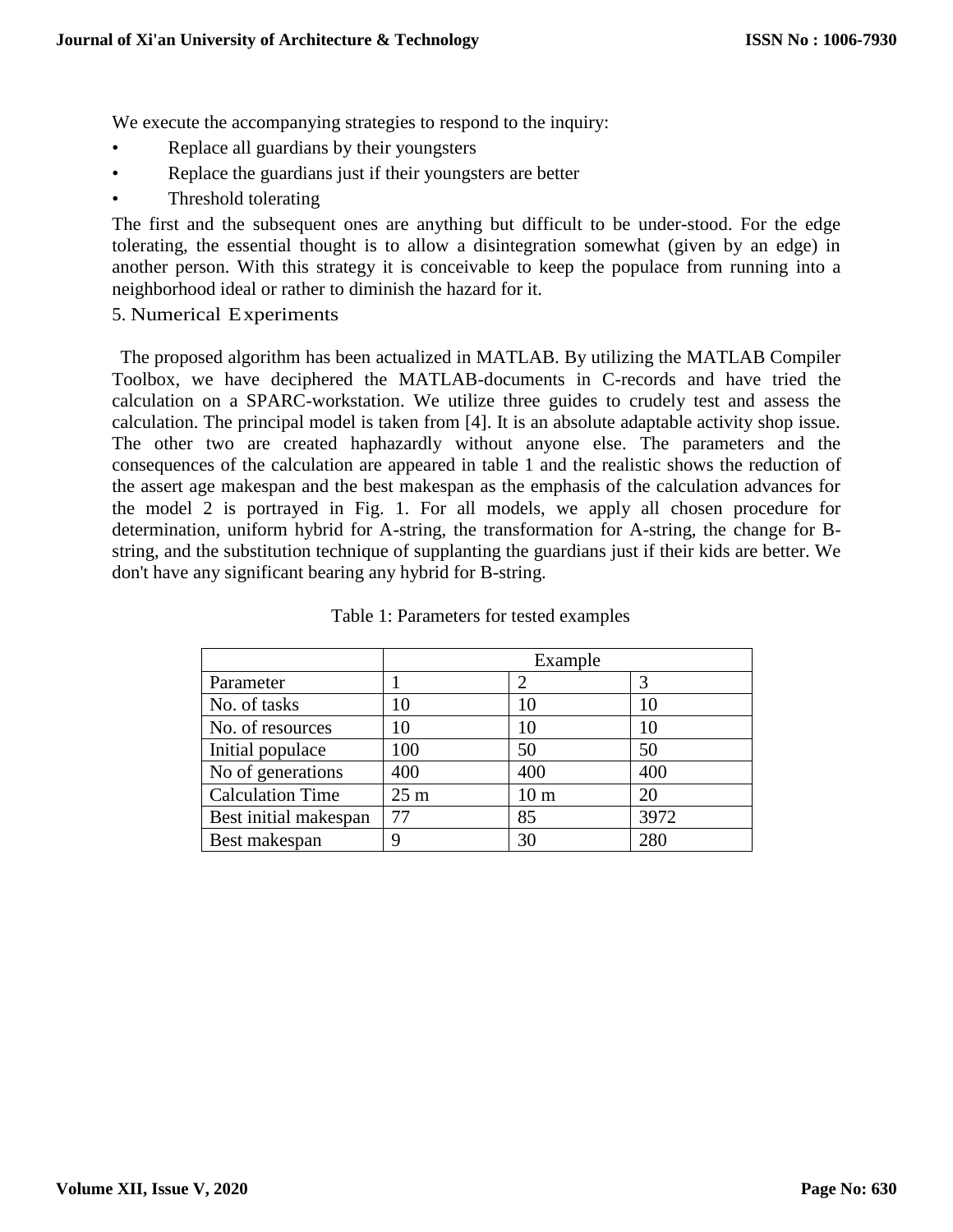

Figure 1: The decrease of the average makespan and the best makespan for example 2 From the table and figure, we can see our calculation improves the normal makespan exceptionally quick and get a calendar obviously superior to the best introductory sched-ule. For the primary model, we acquire a calendar with makespan of 8 units, just 1 unit strayed from known ideal makespan. Tragically, as of now, we don't have the foggiest idea about the ideal answers for the other two models so we can not contrast our outcomes and the ideal arrangements. It ought to be noticed that in the event that we actualize the calculation utilizing Clanguage, the calculation time can be decreased further.

#### 6.Conclusion

In this article, a genetic algorithm has been proposed for flexible-job-shop problems. The main advantage of this algorithm is that it can solve a large class of scheduling problems, including classical job shop, flexible job shop and total flexible job shop problems. Primitive tests on the algorithm show it can find high- quality schedules for problems of realistic sizes and then is very promising to practical application. The algorithm in its present form only considers makespan criterion although in principle it can consider other criteria such as weighted or total flow time and weighted or total tardiness. This is one of our additional work. Other work in to reduce the computation time.